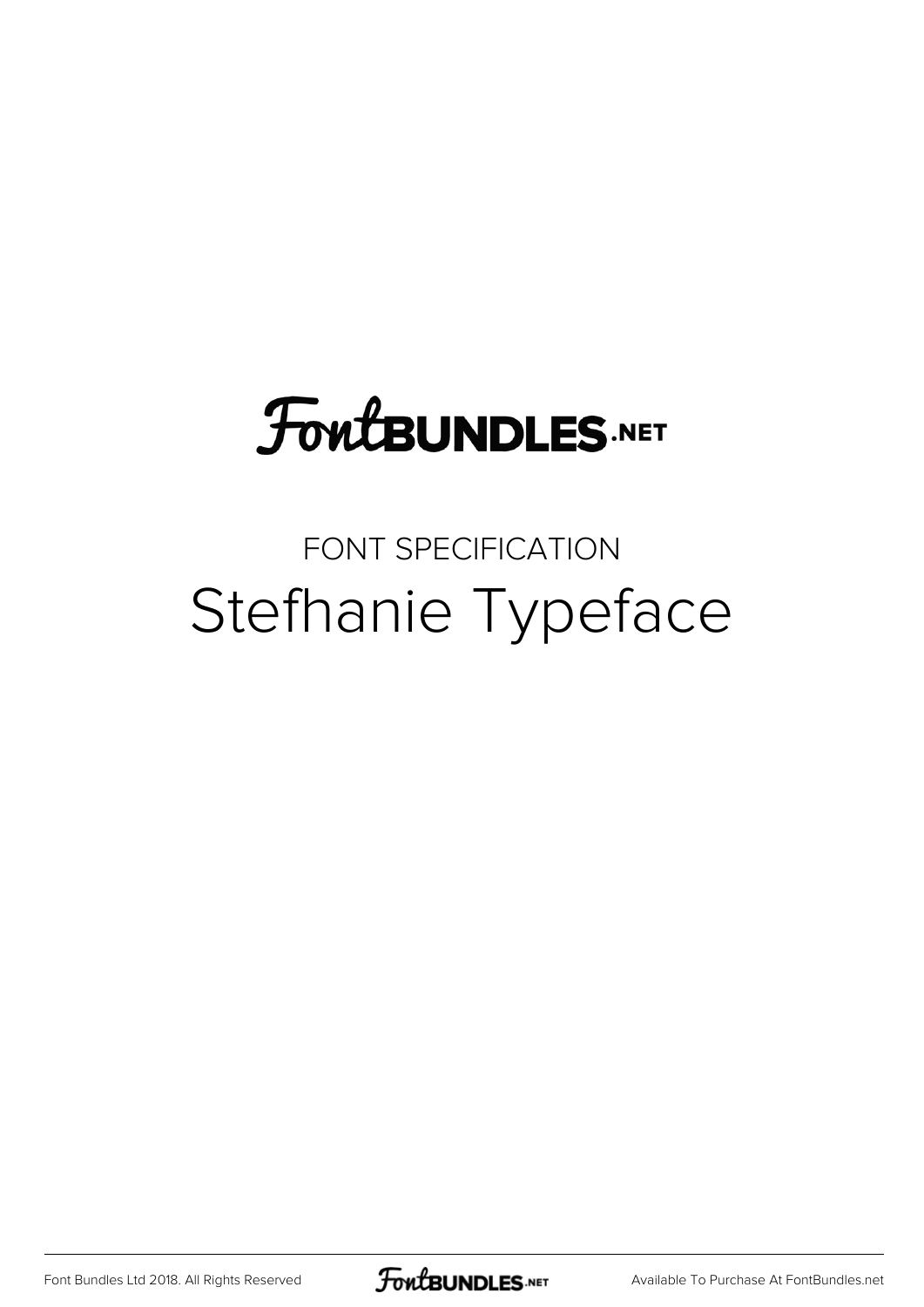## Stefhanie Typeface - Regular

**Uppercase Characters** 

ABCDEFGHIFKLMNOPD RSTUVWXYZ

Lowercase Characters

abcdekghijklmnopgsstuvwxyz

**Numbers** 

0123456789

Punctuation and Symbols

 $\begin{array}{ccccccccccccc} \text{''} & & \text{#} & & \text{\&} & \text{\&} & \text{\&} & \text{\&} & \text{\&} & \text{\&} & \text{\&} & \text{\&} & \text{\&} & \text{\&} & \text{\&} & \text{\&} & \text{\&} & \text{\&} & \text{\&} & \text{\&} & \text{\&} & \text{\&} & \text{\&} & \text{\&} & \text{\&} & \text{\&} & \text{\&} & \text{\&} & \text{\&} & \text{\&} & \text{\&} & \text{\&} & \text{\&} & \text{\&} & \text{\&} & \text{\&} & \text{\&$  $\frac{1}{2}$   $\left( \begin{array}{cc} 1 & 0 & 0 \\ 0 & 0 & 0 \\ 0 & 0 & 0 \\ 0 & 0 & 0 \\ 0 & 0 & 0 \\ 0 & 0 & 0 \\ 0 & 0 & 0 \\ 0 & 0 & 0 \\ 0 & 0 & 0 \\ 0 & 0 & 0 \\ 0 & 0 & 0 \\ 0 & 0 & 0 \\ 0 & 0 & 0 \\ 0 & 0 & 0 \\ 0 & 0 & 0 \\ 0 & 0 & 0 & 0 \\ 0 & 0 & 0 & 0 \\ 0 & 0 & 0 & 0 \\ 0 & 0 & 0 & 0 \\ 0 & 0 & 0 & 0 \\ 0 & 0$  $\langle\cdot|e\rangle$  $\mathcal{C}$  $\mathscr Y$  $\ll$  $\gg$ 

All Other Glyphs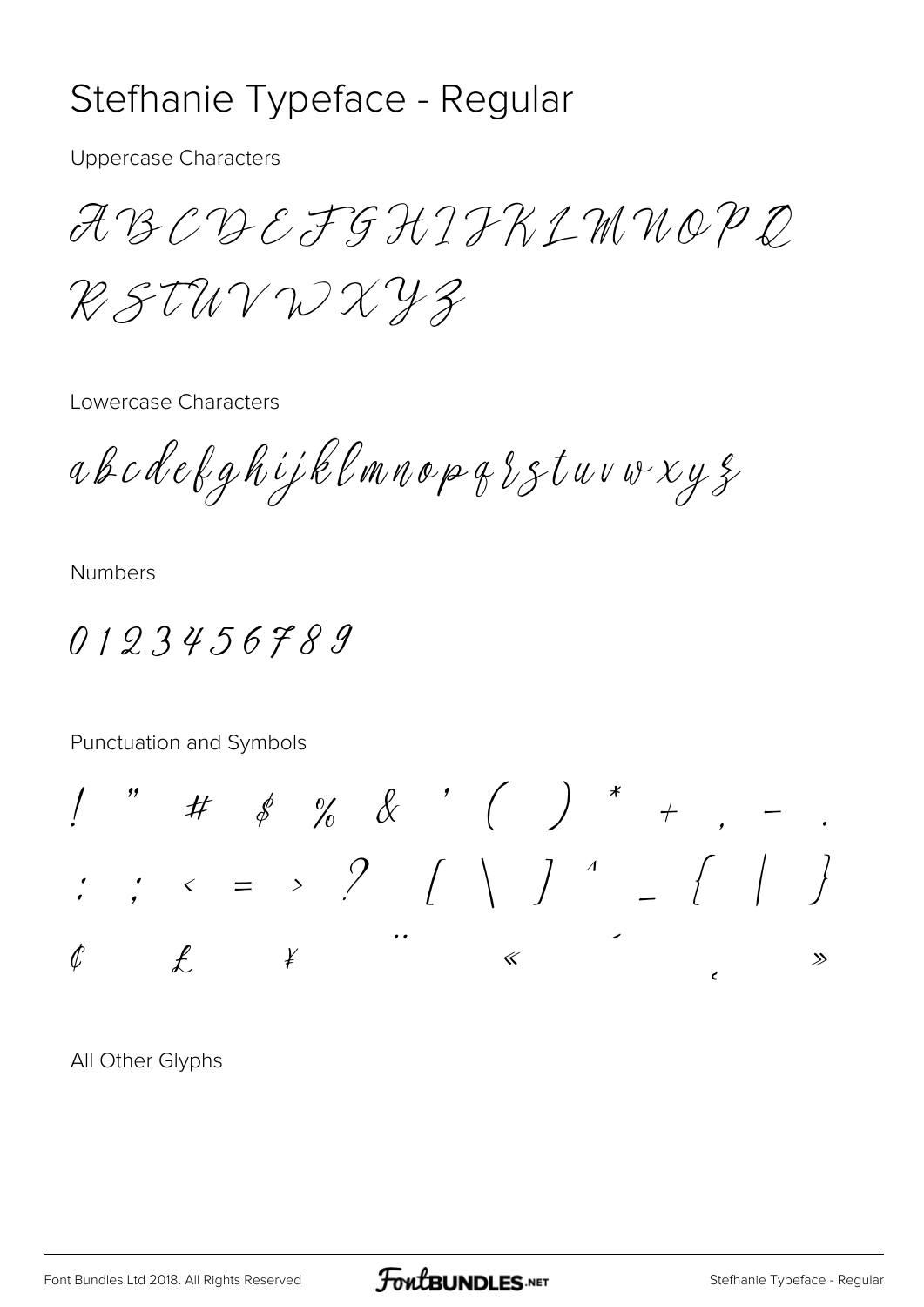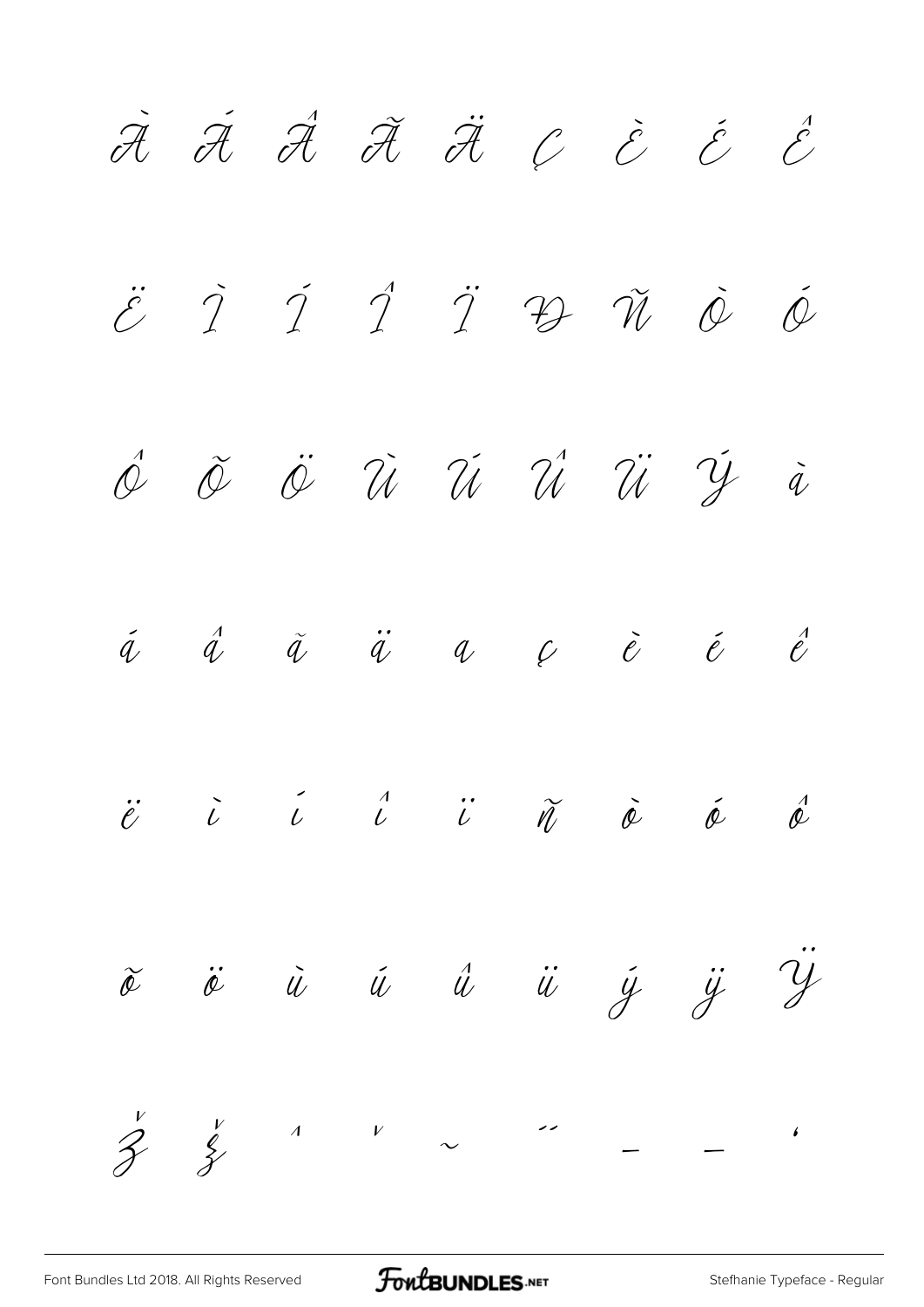$1 \epsilon - a$  b c d e  $\ell$ ghijkenne  $f$   $g$   $g$   $f$   $u$   $v$   $v$   $x$  $y = 2 - a - b - c - d - e - e - g$ ej ek el ementer  $\negthinspace\negthinspace\bullet\negthinspace\mathit{M}$   $\negthinspace\negthinspace\bullet\negthinspace\mathit{i}'$ eg et eg et en er er er eg

**FoutBUNDLES**.NET